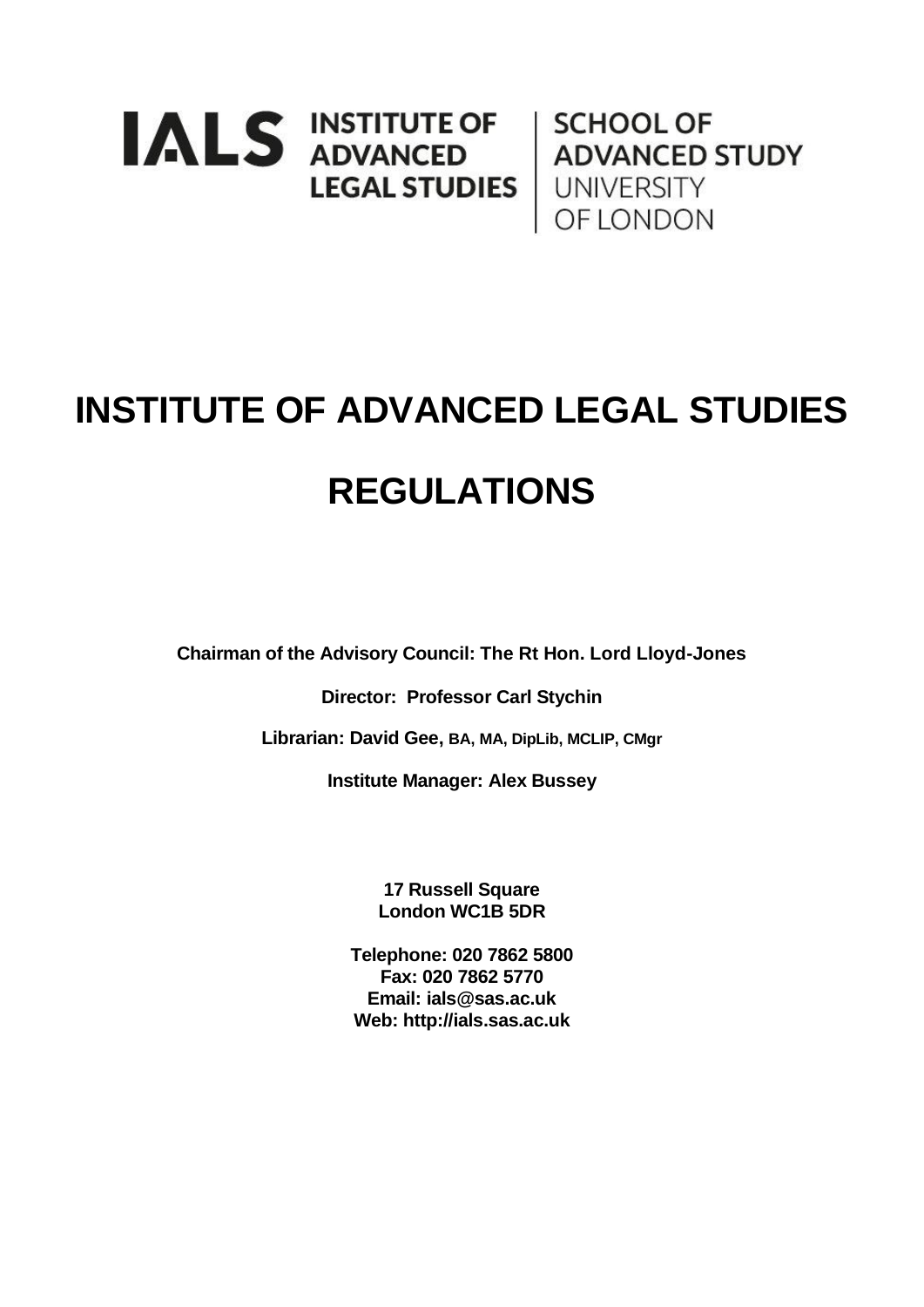# **REGULATIONS**

## **1.** *Hours of Opening*

**The Institute Library is normally open at the following times:**

|                 | Monday to Friday 9.00 am to 11.00 pm | [Last admission 10.45 pm]                    |
|-----------------|--------------------------------------|----------------------------------------------|
| <b>Saturday</b> |                                      | 10.00 am to 8.30 pm [Last admission 8.15 pm] |
| Sunday          |                                      | 12.30 pm to 8.30 pm [Last admission 8.15 pm] |

**The rest of the building normally opens at 8.45 am Monday to Friday, at 9.45 am on Saturday and 12.15pm on Sunday.**

**Over the Summer, these hours may be reduced to:**

| <b>Monday to Friday</b> | 9.00 am to 8.00 pm [Last admission 7.45 pm]  |
|-------------------------|----------------------------------------------|
| <b>Saturday</b>         | 10.00 am to 5.30 pm [Last admission 5.15 pm] |

**Access after 7.45pm on week days, 5.15pm on Saturdays and access on Sundays is restricted to current IALS library card and SAScard holders only.**

**A warning bell is sounded in the Library 25 minutes before closing time and again 10 minutes later, after which the building must be vacated. No one may enter the Library after the second warning bell has been rung.**

## **2.** *Periods of Closure*

**The Institute is closed for all public holidays, and for additional days at Christmas. In addition the Library is closed for two weeks, usually in the second half of September, for stocktaking and other essential preparations for the new session.**

**The Institute may be closed on other occasions at the discretion of the Director.**

# **3.** *Admission to the Institute Library*

**The following categories of persons may be admitted as readers in the Institute Library:**

- **(i) Members of the Advisory Council of IALS**
- **(ii) Teachers and research staff at Colleges, Schools or Institutes of the University of London**
- **(iii) Teachers of law and legal research staff at other UK universities, colleges of higher education, and academic research institutes.**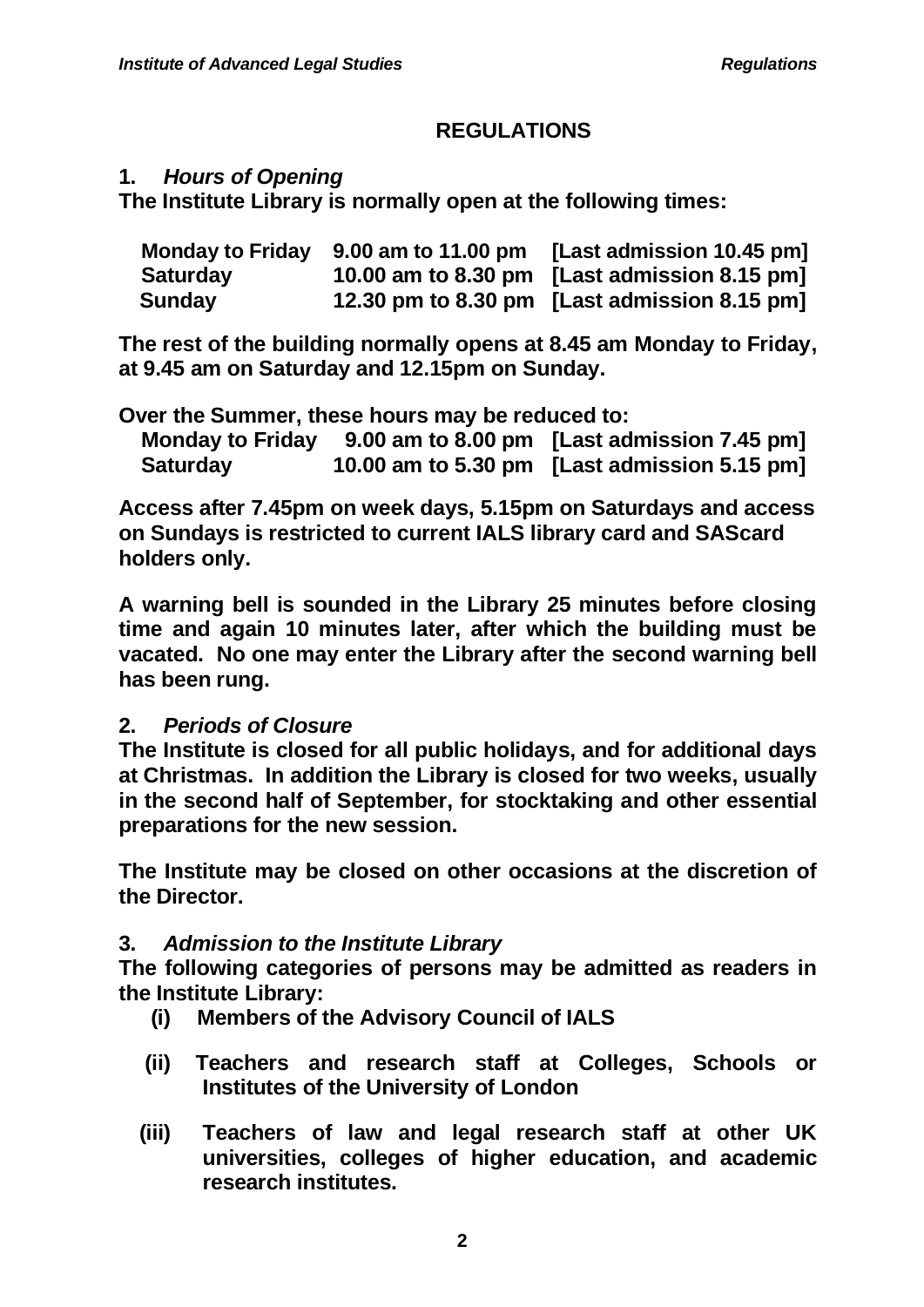- **(iv) Teachers of law and legal research staff at overseas universities**
- **(v) Internal postgraduate taught course degree or diploma students of University of London Colleges with which the IALS has a current arrangement (Birkbeck College, King's College London, London School of Economics, Queen Mary University of London, School of Oriental and African Studies, University College London)**
- **(vi) Internal postgraduate research degree students in law from other UK universities, on the written recommendation of their supervisors**
- **(vii) Internal postgraduate research degree students in law from overseas universities, on the written recommendation of their supervisors**
- **(viii) Other persons holding academic or professional legal qualifications may be admitted by special permission of the Director, normally on payment of a fee.**

**Further information and details of fees are available in the relevant library guide.**

## **4.** *Admission Cards*

**Readers must have their current admission card to enter the Library (see Regulation 5), and show it when borrowing books, and at other times if asked to do so by a member of staff. Admission cards are not transferable. The loss of an admission card and any change of address or other information supplied on application for an admission card should be reported to the Library staff as soon as possible. A fee may be charged for a replacement card.**

## **5.** *Library Entry*

The Library turnstile on the 2<sup>nd</sup> floor is the only entry to the Library. **Readers must present their admission card to the entry control system when entering the Library to validate their card and unlock the turnstile.**

**If the entry control system is out of order, readers must show their card and sign the register provided, quoting their current admission number and, where appropriate, their institution.**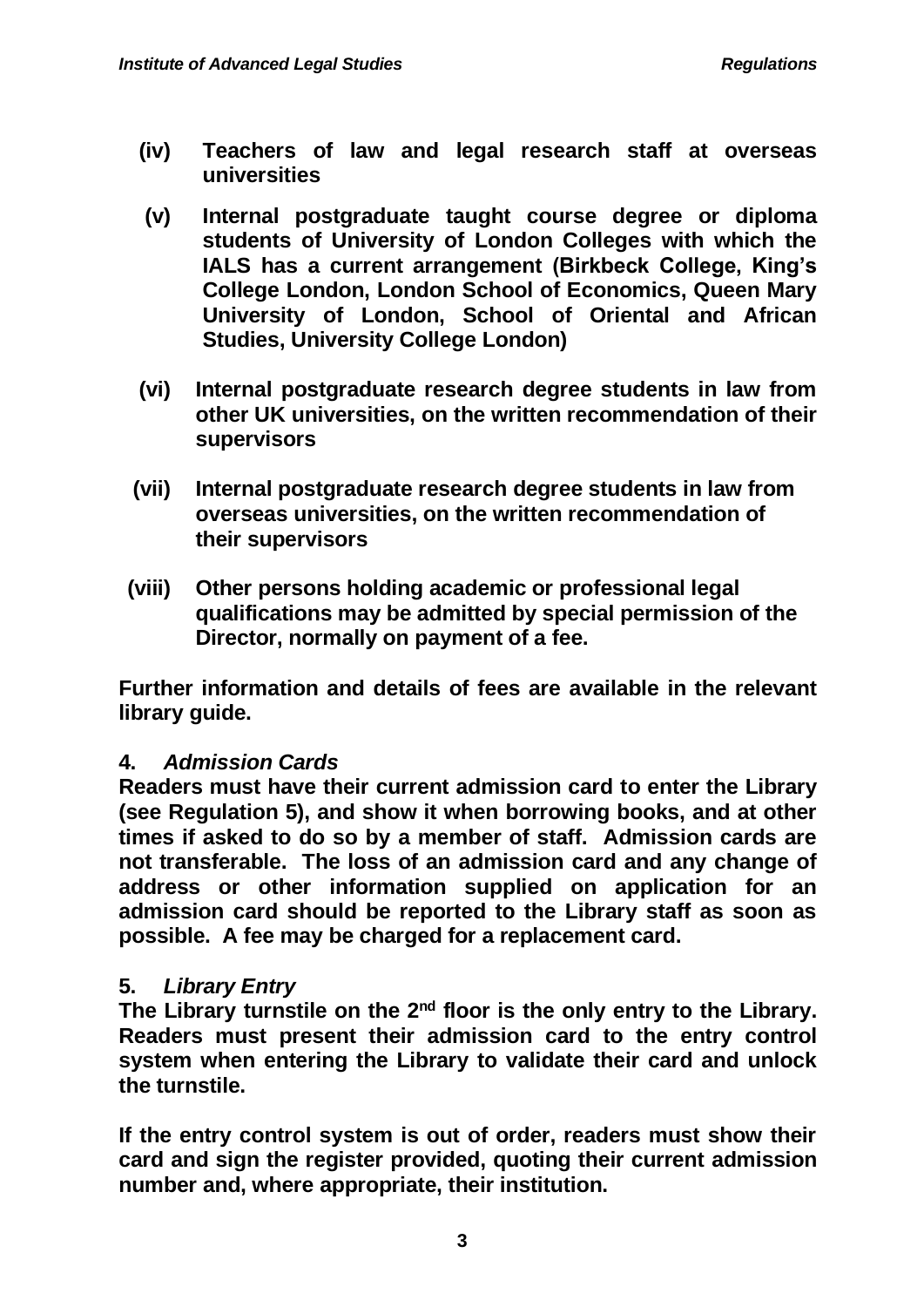# **6.** *Security of Personal Property*

**Readers are responsible for the security of their personal property. Lockers are available (at a nominal charge) for storage of personal belongings if required. The Institute cannot accept responsibility for damage to, or loss of, personal property.**

# **7.** *Personal Equipment*

**Personal equipment may not be used if it disturbs other readers or is unsuitable for use at the Institute. Mains-powered equipment may only be used in designated areas of the Library. Equipment, including any recording devices, may only be used in the Lecture Theatre and Seminar Rooms with the consent of the lecturer.**

**Only suitably protected UK compatible equipment should be used with power and other connections provided at the Institute. Readers are responsible for any damage caused by connecting incompatible or unsafe equipment to the power or data network.** 

# **8.** *Mobile Phones, tablets and other mobile devices*

**Mobile phones, tablets and other mobile devices must be switched off or on silent whilst in the Library. No talking is allowed on mobile phones, tablets and other mobile devices other than brief, quiet conversation on the 2nd floor only.**

## **9.** *Carrels*

**The carrels in the Library are for rental by visiting scholars and, when available, by Ph.D. students.**

## **10.** *Borrowing*

**(i) Readers in categories (i), (ii), (iii), (iv), (v), (vi) and (vii) of Regulation 3 may borrow books for use outside the Library subject to the conditions contained in these regulations and to such conditions as the Librarian may from time to time approve.**

**(ii) All readers may borrow books from the short loan collection for use inside the Library subject to the conditions contained in these regulations and to such conditions as the Librarian may from time to time approve.**

**(iii) Conditions for borrowing approved by the Librarian include the borrowing rules and procedures, loan entitlements, loan periods and fines applicable to various categories of users and**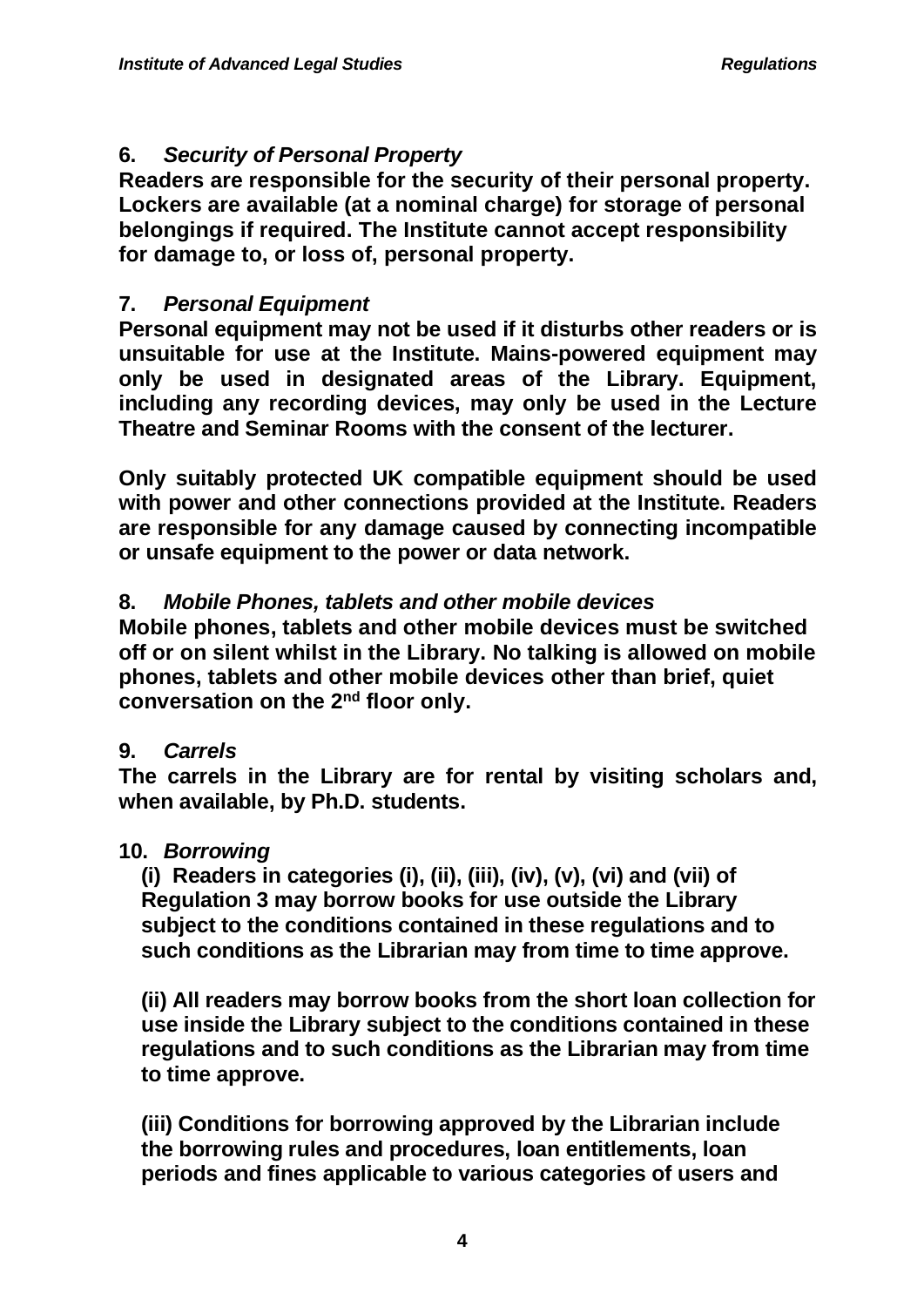**materials which are set out in the current Library guides to borrowing and to the short loan collection.**

| (iv) The following categories of material may not in any |                        |
|----------------------------------------------------------|------------------------|
| circumstances be borrowed for use outside the Library:   |                        |
| Legislation                                              | (classified as E)      |
| <b>Practice Manuals</b>                                  | (classified as F)      |
| <b>Law Reports</b>                                       | (classified as G)      |
| <b>Digests</b>                                           | (classified as H)      |
| <b>Periodicals</b>                                       | (classified as J)      |
| <b>Reference Books</b>                                   | (classified RF & B-BS) |
| Theses                                                   |                        |
| <b>Looseleaf volumes</b>                                 |                        |
| <b>Books published before 1800</b>                       |                        |
| Books in need of repair                                  |                        |

**The Librarian or senior member of staff on duty may lend, refuse to lend, or restrict the circulation of any item or recall any item from loan at any time at his or her discretion.**

**(v) To borrow a book a reader must hand the book and his or her own current admission card to the member of Library staff on duty, or use their admission card to operate the self-checkout unit, and an appropriate record must be made.**

**(vi) Items loaned to a reader are for the personal use of that reader only and remain the responsibility of the reader until they are returned to the Library and the loans are cancelled. Responsibility cannot be transferred to another reader.**

**(vii) All items on loan shall be returned by their due date and time.**

**(viii) All items on loan are subject to recall before their due date if requested by another reader or by the Librarian. Recalled items shall be returned without delay.**

**(ix) All items on loan shall be returned on expiry of membership of the Library.**

**(x) Items borrowed from the Library shall not be taken outside the United Kingdom without the prior permission of the Librarian.**

**(xi) Readers may be required to pay full compensation for any items borrowed in their name which are not returned to the**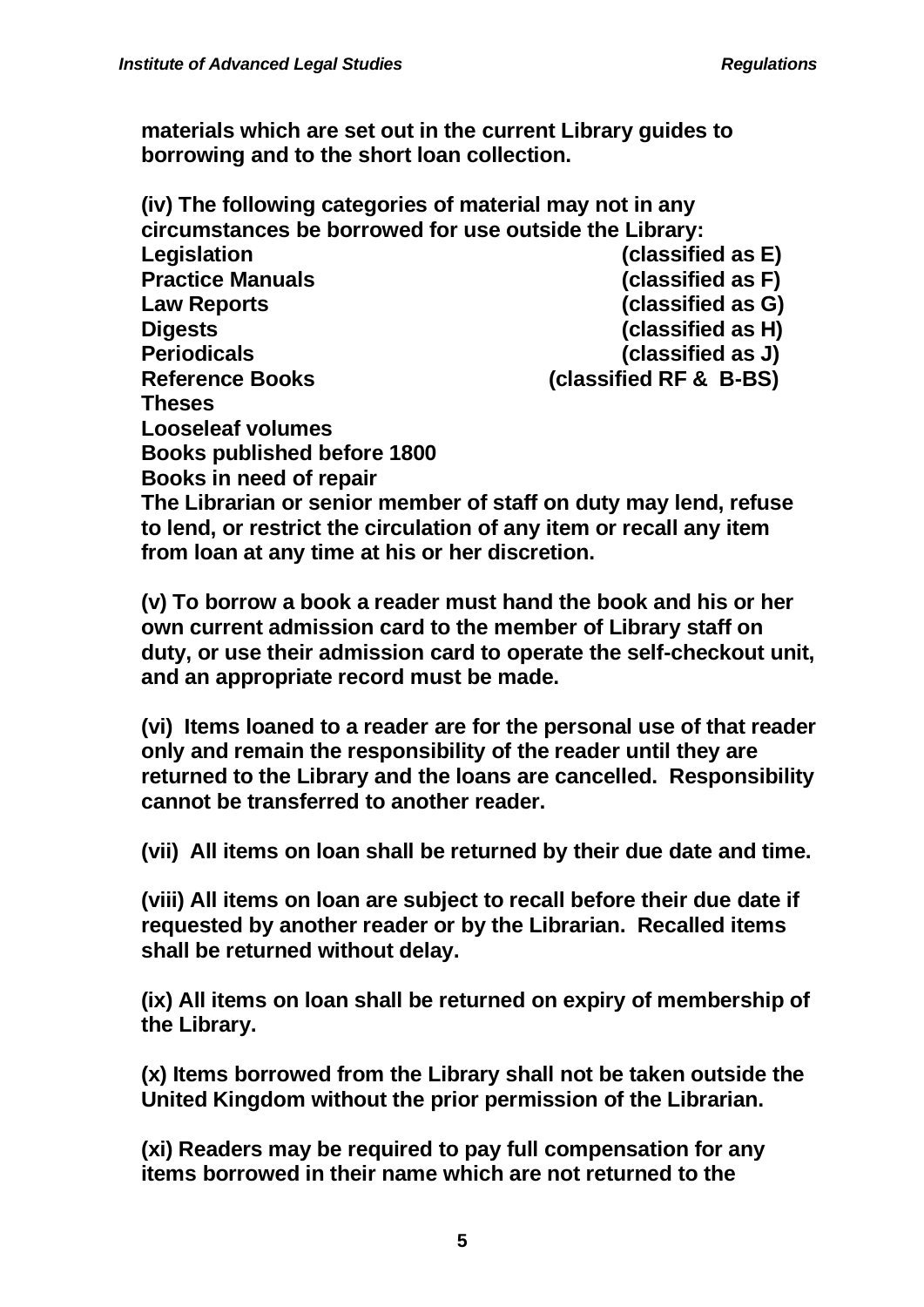**Library.**

**(xii) Readers failing to observe the regulations on borrowing may be subject to fines, to suspension from further borrowing and to the withdrawal of borrowing privileges. Fines must be paid immediately and in full.**

# **11.** *Overnight Reservation of Books*

**A maximum of five volumes may be reserved overnight on the tables in the reading rooms for use on the following day by inserting in each item a signed and dated Reservation Slip. Readers should reserve only those volumes which they will definitely require the next day. Reference works (RF and BB-BS) and Short Loan Material may not be reserved overnight. Library staff may remove reserved volumes in exceptional circumstances.**

## **12.** *Photocopying*

**The following may not be photocopied without the permission of the Librarian:**

**Books published before 1800 Books in need of repair Looseleaf volumes Theses and Dissertations**

## **13.** *Copyright*

**Readers are personally responsible for ensuring that they do not infringe copyright law or any other copyright restrictions. Readers undertake to observe the copyright restrictions relating to electronic information services available in the Library. Readers should note that some services are only available for academic use.**

## **14.** *Computing Facilities: Disclaimer*

**IALS computer equipment and applications are used entirely at the reader's own risk. The Institute accepts no responsibility for the malfunctioning of any computer equipment or application, loss of data, or other damage.** 

# **15.** *Misuse of Computing Facilities*

**Computer equipment is made available on the understanding that it will be used for legal research purposes. Misuse of the facilities (including the copying, removal, or modification of applications, introduction of unauthorised applications, or transmission of offensive material) is not permitted.**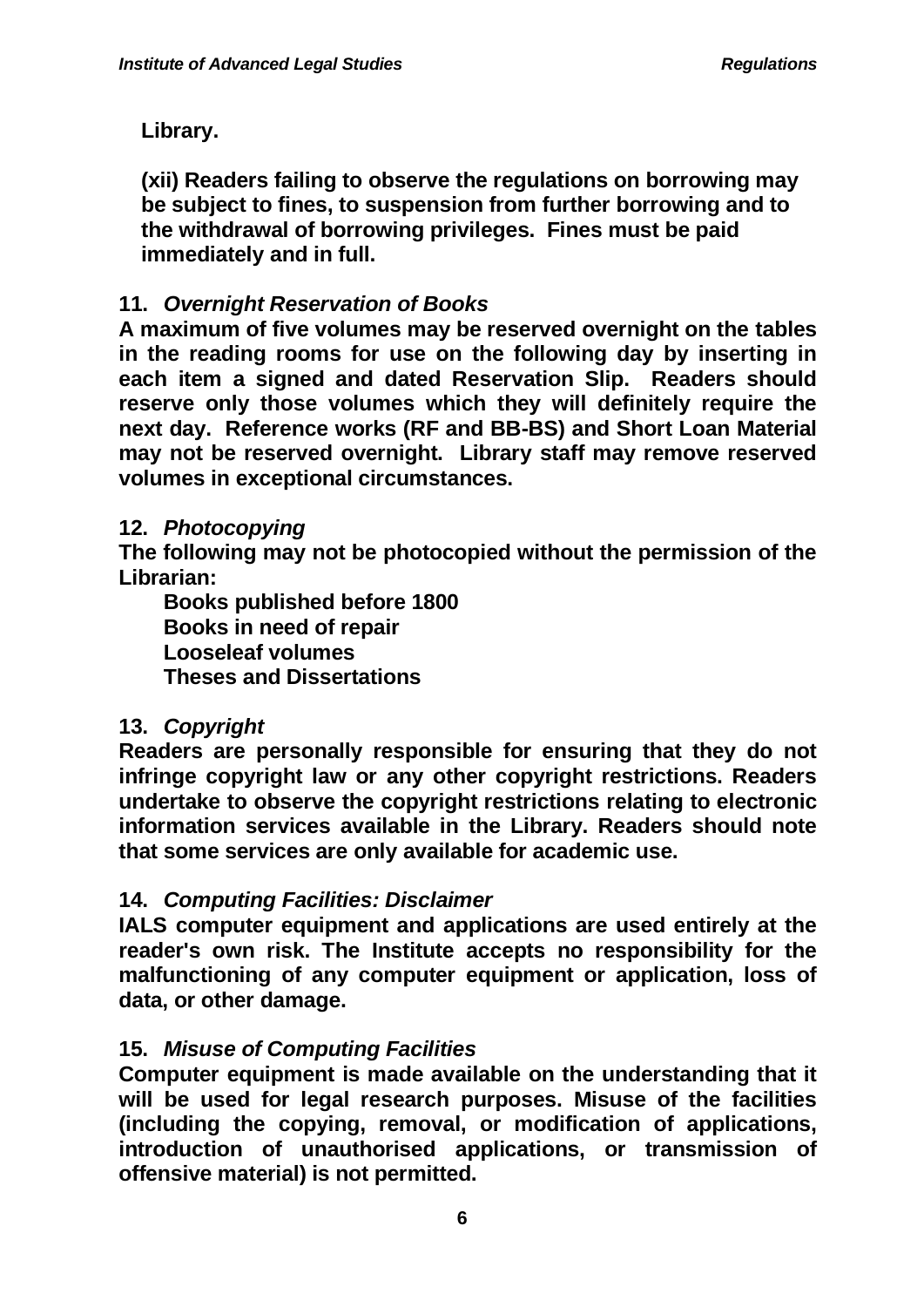**IALS equipment should not be moved or disconnected. Personal equipment should not be connected to IALS equipment without prior permission.**

**The Institute reserves the right to withdraw permission to use the facilities provided and to take any other relevant action in the event of any abuse of the facilities.** 

#### **16.** *Library Exit*

**On leaving the Library, readers must on request show to the member of staff on duty at the turnstile, or to any member of library staff, any books or papers they are carrying, whether in a bag or otherwise.**

#### **17.** *Visitors*

**Readers may not bring visitors or children into the Library, nor may persons without current cards enter the library to meet their friends. There is no paging system in the library, and it is not possible for library staff to search for a particular reader.**

#### **18.** *Telephone Messages*

**Incoming calls for readers cannot be accepted, nor can messages be taken, except in cases of genuine emergency.**

#### **19.** *Animals*

**Animals, other than guide dogs, may not be brought into the Library.**

#### **20.** *Refreshments*

**With the exception of plain water in bottles, food and drink may not be consumed anywhere in the Library.**

**Hot food and hot drinks may not be brought into the Library.**

**Cold food and drink not for consumption in the Library may be brought in as long as it is kept in your bag at all times.**

**Water from the dispenser near the entrance to the Library should be consumed at the dispenser or used in bottles.**

## **21.** *Smoking*

**Smoking is not allowed in the Library, or any public area of the Institute.**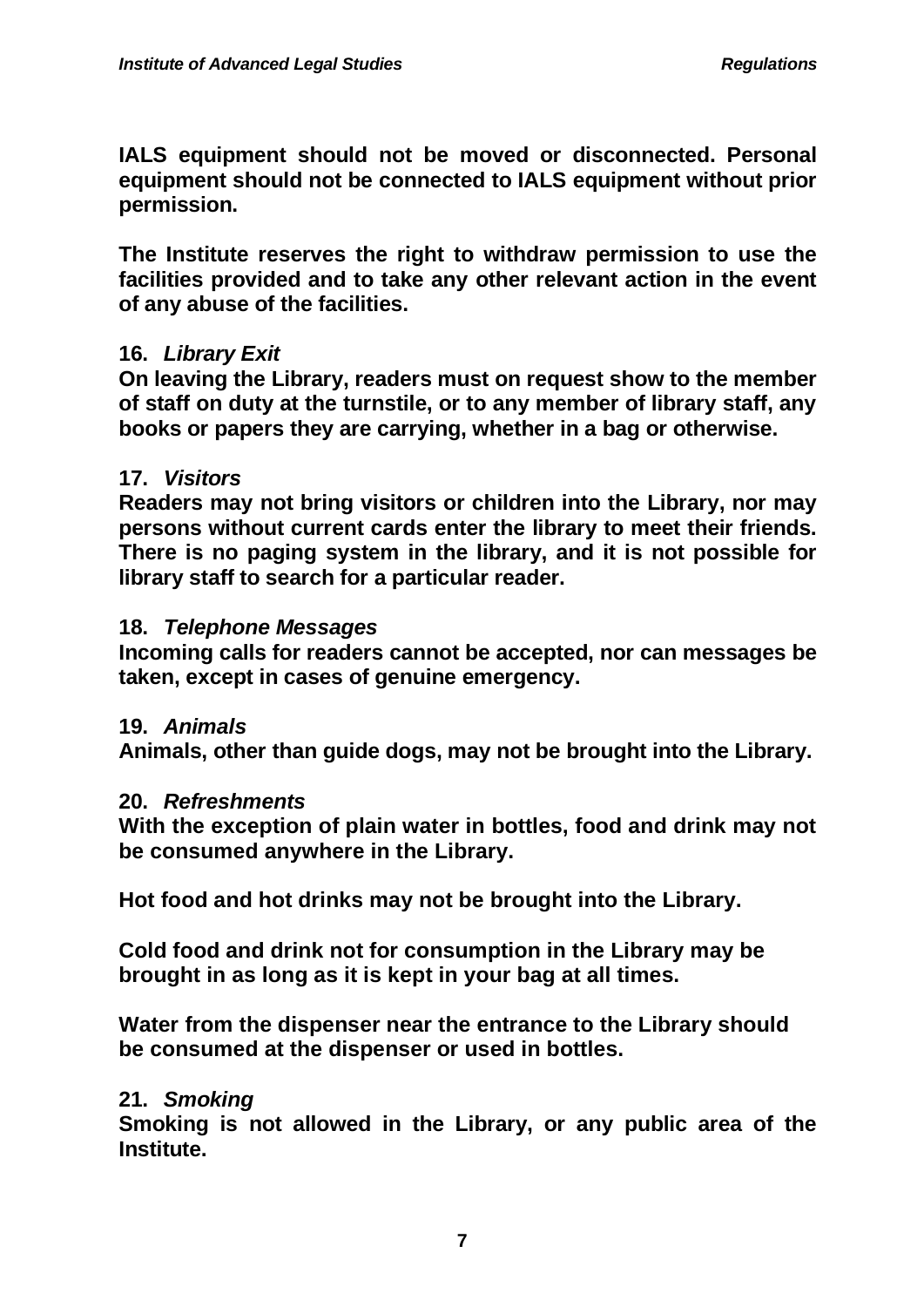#### **22.** *Noise and Disturbance*

**Readers are asked to respect the need for quietness in the Library. Conduct which disrupts study and research is not permitted. Brief, quiet conversation is allowed on the second floor of the Library where photocopying, enquiries and other transactions take place.**

# **23.** *Damage to or Unauthorised Removal of Books and Other Institute Property*

**Any reader or other visitor to the Institute who damages or defaces any part of the Institute or who damages, defaces or removes without permission any item belonging to the Institute will be required to pay for the making good of the damage or the replacement of the item and may be excluded from the Institute for such period as the Director may determine.**

#### **24.** *Inappropriate behaviour*

**Readers, visitors and staff have the right to carry out their work and study without intimidation or aggression from others. Inappropriate conduct, including abusive or threatening behaviour, is not acceptable.**

#### **25.** *Misconduct*

**Any reader or other visitor to the Institute who, in the opinion of the Director, infringes any of these Regulations or who engages in conduct which substantially disrupts teaching or study or research or the administration of the Institute or who obstructs any officer or servant of the Institute in the performance of his or her duties, shall be excluded from the Institute for such period as the Director may determine.**

## **26.** *Emergency Regulations*

**If circumstances so require, the Director may at any time promulgate such emergency regulations as are deemed necessary.**

*Admission to the Library of barristers, solicitors and other practising lawyers*

**While the primary function of the Institute Library is to provide a world class research library for university law teachers and postgraduate research degree students, the Institute is aware of the uniqueness of certain parts of the collection and has agreed to allow practising barristers and solicitors access to the Library for material not readily available elsewhere. The scale of fees is laid down by the Director. All enquiries concerning admission to the Library should be addressed to the Library Administrative Officer.**